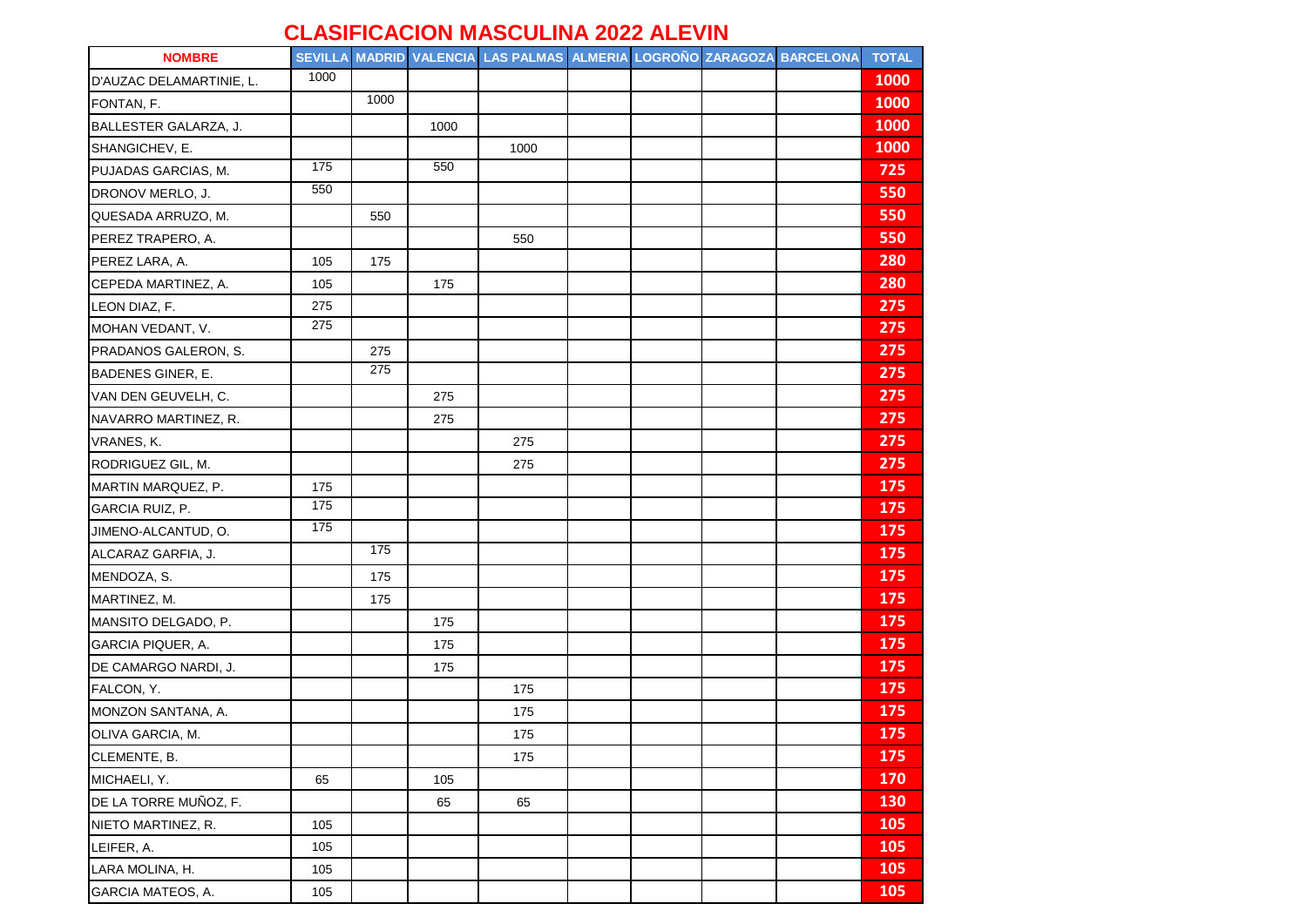| CANTERO PEREZ, J.          | 105 |     |     |     |  |  | 105        |
|----------------------------|-----|-----|-----|-----|--|--|------------|
| FERNANDEZ BAREA, F.        | 105 |     |     |     |  |  | 105        |
| MUÑIZ, B.                  |     | 105 |     |     |  |  | 105        |
| GALINDO PLATAS, A.         |     | 105 |     |     |  |  | 105        |
| LOPESINO, N.               |     | 105 |     |     |  |  | 105        |
| MARTINEZ VASQUEZ, S.       |     | 105 |     |     |  |  | 105        |
| CARDENAS, A.               |     | 105 |     |     |  |  | 105        |
| MATEOS, H.                 |     | 105 |     |     |  |  | 105        |
| RODRIGUEZ AVILA, C.        |     | 105 |     |     |  |  | 105        |
| MARIN, A.                  |     | 105 |     |     |  |  | <b>105</b> |
| CABALLER MARTINEZ, L.      |     |     | 105 |     |  |  | 105        |
| DIAZ SAUME, J.             |     |     | 105 |     |  |  | 105        |
| LOPEZ-PRATS ALVEROLA, J.   |     |     | 105 |     |  |  | 105        |
| ALMENAR ZABALA, M.         |     |     | 105 |     |  |  | 105        |
| PEREZ SANANES, J.          |     |     | 105 |     |  |  | 105        |
| DE MARCOS ALEIXANDRE, L.   |     |     | 105 |     |  |  | 105        |
| CHICOY FERRER, D.          |     |     | 105 |     |  |  | <b>105</b> |
| ALVAREZ MONTORO, E.        |     |     |     | 105 |  |  | 105        |
| RODRIGUEZ RODRIGUEZ, P.    |     |     |     | 105 |  |  | 105        |
| IRIGOYEN, H.               |     |     |     | 105 |  |  | 105        |
| ALAMO GONZALEZ, A.         |     |     |     | 105 |  |  | 105        |
| SEPULVEDA SANCHEZ, D.      |     |     |     | 105 |  |  | <b>105</b> |
| VEGA PONCE, J.             |     |     |     | 105 |  |  | 105        |
| SANTAOLALLA RODRIGUEZ, D.  |     |     |     | 105 |  |  | 105        |
| LOPEZ ESTEVEZ, J.          |     |     |     | 105 |  |  | 105        |
| ESTRADA DIAZ, I.           | 65  |     |     |     |  |  | 65         |
| MUELA ALVAREZ, J.          | 65  |     |     |     |  |  | 65         |
| GONZALEZ CORTES, F. JAVIER | 65  |     |     |     |  |  | 65         |
| GAVIIRA PECINO, D.         | 65  |     |     |     |  |  | 65         |
| DIAZ AVILA, J.             | 65  |     |     |     |  |  | 65         |
| RUIZ MORANTE, M.           | 65  |     |     |     |  |  | 65         |
| QUIRALTE PARDO, G.         | 65  |     |     |     |  |  | 65         |
| BLANCO RODRIGUEZ, C.       | 65  |     |     |     |  |  | 65         |
| COLLINS, M.                | 65  |     |     |     |  |  | 65         |
| NAVARRETE ALONSO, J.       | 65  |     |     |     |  |  | 65         |
| MANRIQUE GOMEZ, J.         | 65  |     |     |     |  |  | 65         |
| JIMENEZ GUILLOTEAU, M.     | 65  |     |     |     |  |  | 65         |
| NUÑEZ GARCIA, B.           |     | 65  |     |     |  |  | 65         |
| NUEZ, M.                   |     | 65  |     |     |  |  | 65         |